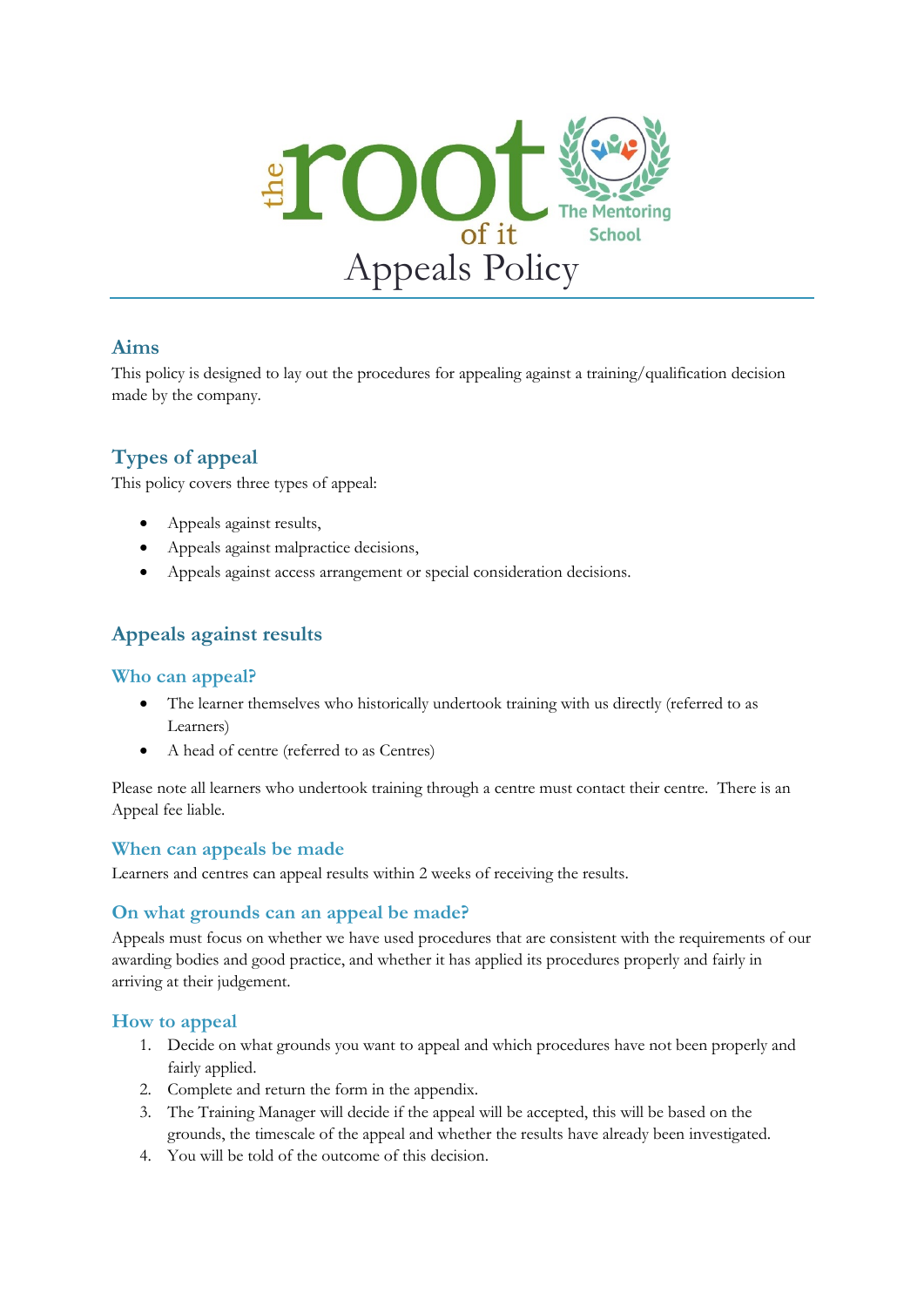#### **What happens next?**

If it is the first appeal you have made against a decision, then a Stage 1 appeal will be made, if it is your second, then the Stage 2 process will be followed.

#### **Further appeals**

For centres or private candidates in England, where dissatisfaction remains with the decision of the Stage 2 appeals panel, an appeal may be made to the relevant Awarding Body.

For Open Awards accredited qualifications, appeals will be handled by The Mentoring School. If, after a Stage 2 appeal, dissatisfaction remains, an appeal can be made in writing and should be addressed to the Head of Quality and Standards at the following address:

Open Awards Estuary Commerce Park 17 De Havilland Drive Speke Liverpool L24 8RN

Appeals to the awarding body must be made within three weeks of receipt by the appellant of the draft report on the Stage 2 Appeal issued by us.

If the awarding body find any failing in our Policies or Procedures, then the Training Manager will ensure due regard is given and reported to the Governing Body for action.

# **Appeals against malpractice decisions**

If, after the processes described in the Malpractice and Maladministration Policy, the Learner, Centre, member of staff or third party may wish to appeal a decision.

#### **When can appeals be made**

The affected party can appeal results within 2 weeks of receiving the results of the Malpractice decision, appeals may not be made on their behalf.

#### **On what grounds can an appeal be made?**

The following are reasonable grounds for appeal:

- the incident was not dealt with in accordance with the published procedures;
- the decision was unreasonable in light of the evidence presented to the Malpractice Committee;
- further evidence (including medical evidence) has come to light which changes the basis of the awarding body's decision;
- the sanction imposed is disproportionate to the seriousness of the malpractice.

The following do not, by themselves, constitute grounds for an appeal:

- the individual did not intend to cheat;
- the individual has an unblemished academic record;
- the individual could lose a university place;
- the individual regrets his/her actions.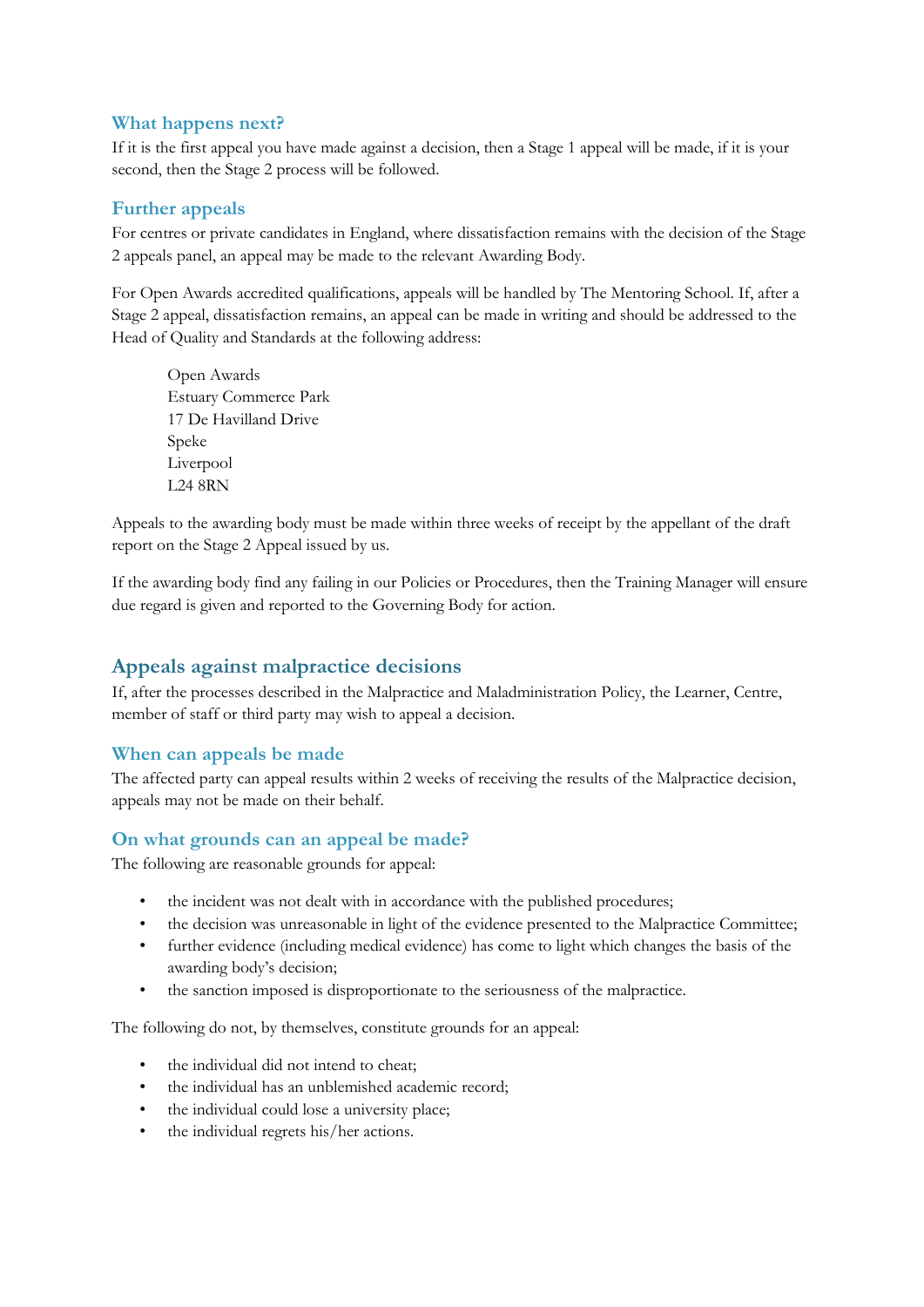## **How to appeal**

- 1. Decide on what grounds you want to appeal and which procedures have not been properly and fairly applied.
- 2. Complete and return the form in the appendix along with supporting documentation.
- 3. The Training Manager will decide if the appeal will be accepted, this will be based on the grounds, the timescale of the appeal and whether the results have already been investigated.
- 4. They may refer the matter back to the awarding officer for fresh consideration without any need to follow the process of appeal further.
- 5. You will be told of the outcome of this decision.

## **What happens next?**

If your appeal is accepted, it will be referred to a Malpractice Appeals Committee. This will follow the procedures set in Stage 2 Appeals below.

# **Further appeals**

The decision of the Malpractice Appeals Committee is final and cannot be further appealed.

# **Access arrangements and special consideration appeals**

## **Who can appeal?**

- The learner themselves who historically undertook training with us directly (referred to as Learners)
- A head of centre (referred to as Centres)

Please note all learners who undertook training through a centre must contact their centre.

## **When can appeals be made**

Learners and centres can appeal results within 2 weeks of receiving the decision letter.

## **On what grounds can an appeal be made?**

Appeals must focus on whether we have used procedures that are consistent with Ofqual, Qualification Wales and CCEA good practice, and whether it has applied its procedures properly and fairly in arriving at their judgement.

## **How to appeal**

- 1. Decide on what grounds you want to appeal and which procedures have not been properly and fairly applied.
- 2. Complete and return the form in the appendix.
- 3. The Training Manager will decide if the appeal will be accepted, this will be based on the grounds, the timescale of the appeal and whether the results have already been investigated.
- 4. You will be told of the outcome of this decision.

## **What happens next?**

If it is the first appeal you have made against a decision, then a Stage 1 appeal will be made, if it is your second, then the Stage 2 process will be followed.

## **Further appeals**

The decision of the Stage 2 Hearing is final and cannot be further appealed.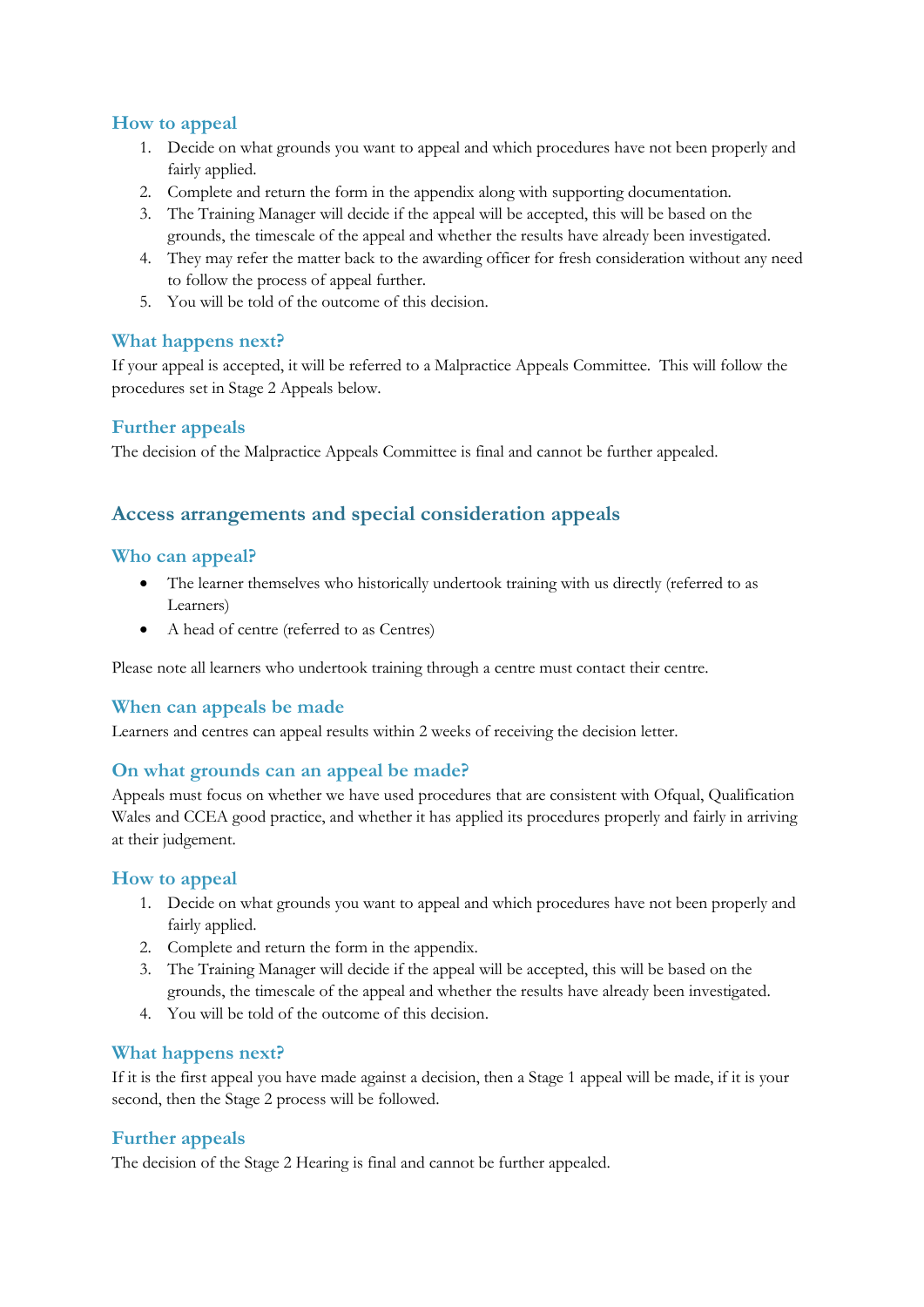# **Stage 1 Appeals**

An officer who has not been involved with the matter will undertake an investigation, including the written submission on the Appeals Application Form, as quickly and thoroughly as possible, normally within 2 weeks.

This will include the processes involved in making the grade decision, it does not however include the quality of the learner's work. The investigating officer may recommend a further review of a learner's work.

The Stage 1 Appeal will result in either:

- The appeal is disallowed;
- The appeal is upheld and any further work will be undertaken.

The outcome will be fed back to the applicant.

# **Stage 2 Appeals**

If the applicant remains unsatisfied with the outcome of the Stage 1 Appeal, they can apply for a Stage 2 Appeal within 2 weeks of the original outcome.

In a Stage 2 Appeal, we will arrange for a panel of independent member(s) to hear the appeal, known as the Appeal and Malpractice Appeals Panel. One of the members will be, not having employment or responsibilities within the company for the previous 5 years, they will make themselves known at the start of the hearing. This will comprise of one to three members and/or Governors, depending on the complexity of the case, independence, availability and also timescales for the Panel – the Chair of the Governors will make the final decision on the size of the Committee.

## **The Stage 2 Hearing Process**

#### **Before the hearing**

The appellant (that is, the head of centre or private candidate) will have lodged a Stage 2 Appeal application within two calendar weeks of being notified of the outcome of the Stage 1 Appeal review.

The application must clearly set out both the grounds of appeal and all supporting documentation. It is important that all relevant documentation is included at this point, as there will be limited opportunities to submit additional information later on in the process. We reserve the right to produce material in rebuttal of any appeal application.

Appellants will be expected to attend the Stage 2 Appeal hearing in person.

If when notified of the date set for the appeal panel hearing, the appellant does not attend, the hearing may proceed in their absence.

The appellant may call any representatives relevant to the case but names and addresses of all representatives must be provided to us no later than 14 days before the date of the hearing. It would not generally be expected that the centre's representatives would exceed three in number.

We may also call any representatives relevant to the case. It would not be expected that our representatives would exceed three in number.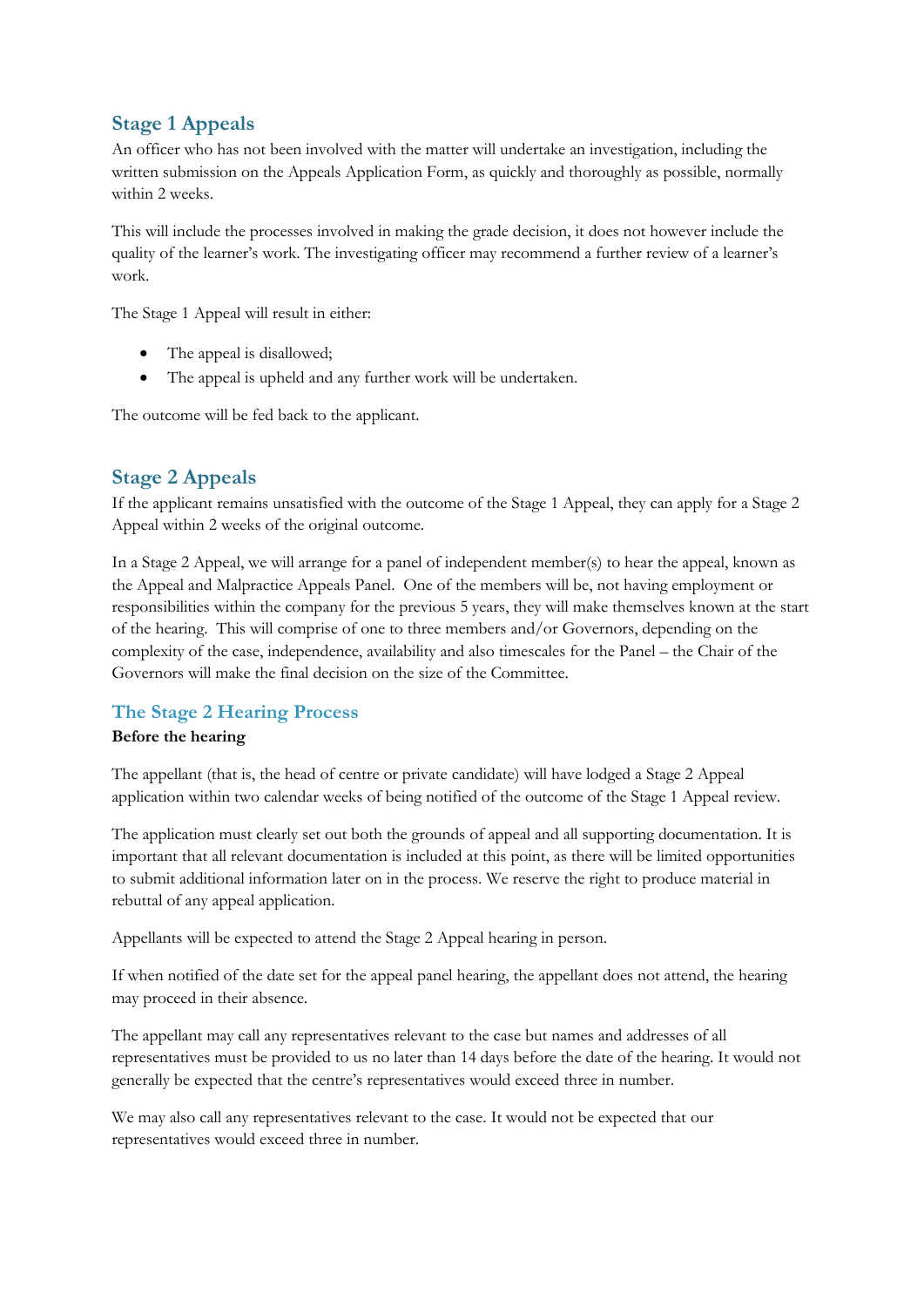Candidates and/or their parents/carers will not be called as representatives but may attend as observers with the prior permission of the Chair of the panel. Observers are not entitled to present cases or to engage in questioning any parties at the hearing, but they may make statements at the discretion of the Chair of the panel.

The CEO has the right to attend any appeal in the capacity either as a representative or as an observer.

Other observers may attend hearings with the approval of the Chair.

Legal representation is not normally permitted at Stage 2 Appeal hearings, as a Stage 2 Appeal hearing is not a legal function.

If the appellant wishes to be legally represented, this must be discussed with us before a hearing date is finalised. In the event that legal representation for the appellant is agreed, we reserve the right to also be legally represented.

Private candidates appearing in person may be accompanied by a relative or friend.

A copy of all materials (correspondence/documents/reports etc) relating to the appeal will be forwarded to the appeals panel members and the appellant no later than seven calendar days prior to the hearing. It will not normally be possible for additional materials to be tabled on the day of the hearing. The decision whether to allow any additional materials to be tabled will be made by the Chair, with the consent of the other party.

Where any material is considered by us to be of a confidential nature, we may make such material available to the appeal hearing under such conditions as are necessary to protect the confidentiality of the material. We will ensure compliance with any relevant provisions of the Data Protection Act.

#### **At the hearing**

The hearing will take the form of a re-examination of the evidence, comments and reports provided to and by us, and observations presented by the appellant.

In an appeal concerning an enquiry about results, the test applied by the panel will be whether we have:

- used procedures that were consistent with the Code of Practice ; and
- applied its procedures properly and fairly when arriving at a judgement.

In an appeal related to malpractice, (which includes maladministration) the panel will consider, on the balance of probabilities, whether there was sufficient evidence to support the finding of malpractice and how appropriate the original penalty or sanction, awarding body precedents and any additional information provided by the appellant or us.

In an appeal focusing on access arrangements or special consideration, the panel will consider whether our actions were consistent with the published procedures and were fair.

The normal procedure to be followed during appeals hearings is outlined below:

A member of the panel will Chair the hearing.

The company will be responsible for ensuring that a record of the proceedings is kept.

The Chair will undertake introductions, outline the procedures to be followed and if appropriate, provide a summary of the case.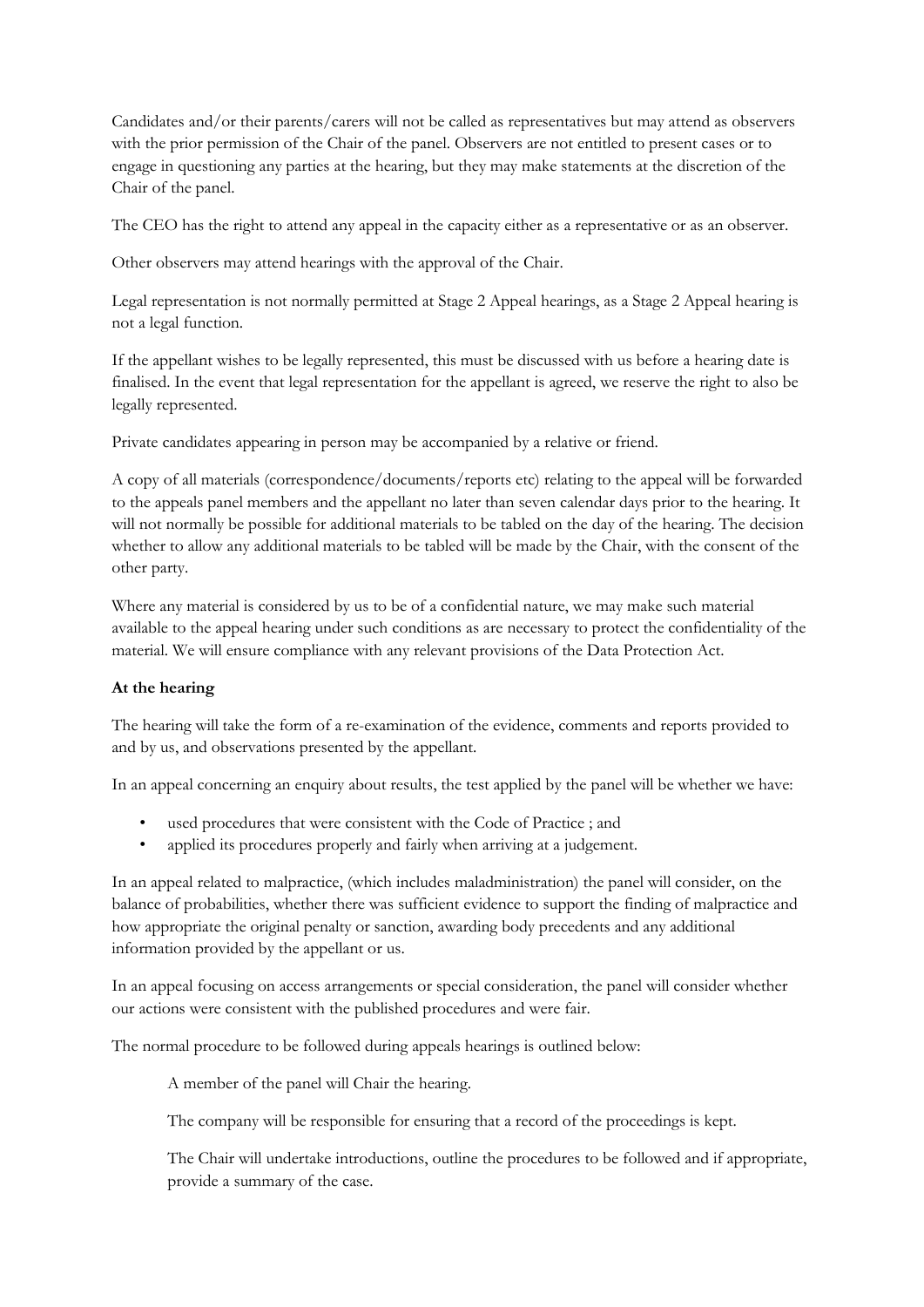The Chair may, at his/her discretion, accept written evidence from a third party unable or unwilling to attend the hearing.

The Chair will invite the appellant to present their case to the panel.

The Chair will then offer the representative(s) of the company the opportunity to question the appellant.

The Chair and the panel members will then have the opportunity to question the appellant.

The Chair will then invite the representative(s) of the company to present their case to the panel.

The Chair will offer the appellant the opportunity to question the representative(s) of the awarding body.

The Chair and the panel members will then have the opportunity to question the representative(s) of the company.

The Chair will offer the representative(s) of the company an opportunity to sum up their case, if they wish to do so.

The Chair will then offer the appellant an opportunity to sum up their case, if they wish to do so.

The Chair will then invite the appellant and their representative(s) and our representative(s) to withdraw, but to remain in readiness for a brief time whilst the panel determines whether they wish to ask any further questions of either the appellant or our representative(s).

If the panel determines that they do wish to ask further questions, both the appellant and their representative(s) and our representative(s) will be asked to return to the hearing.

At the conclusion of all questions, the Chair will inform the appellant, and their representative(s), and our representative(s) that the hearing is complete and they may leave.

The panel will deliberate in private. In reaching its decision, the appeals panel will apply, as appropriate, the tests set out in this document. Where the appeal relates to our procedures, the appeals panel will also consider whether any remedial action subsequently taken by us was sufficient to rectify the matter.

The appeals panel may decide to uphold the appeal or to reject it. If the appeal is upheld, the panel may:

- refer the matter back to our Training Manager for further consideration on such basis as the panel may direct; or
- direct us to carry out further work;
- in a Malpractice appeal confirm or amend the sanction.

#### **After the hearing**

Irrespective of whether or not the appeal is upheld, the panel may make recommendations to us on issues/concerns that emerged during the appeal hearing.

The decision of the appeals panel will not normally be communicated to the appellant or to our representatives orally on the day of the hearing. The decision will be sent to the appellant and to the awarding body representative(s) no later than five working days after the hearing.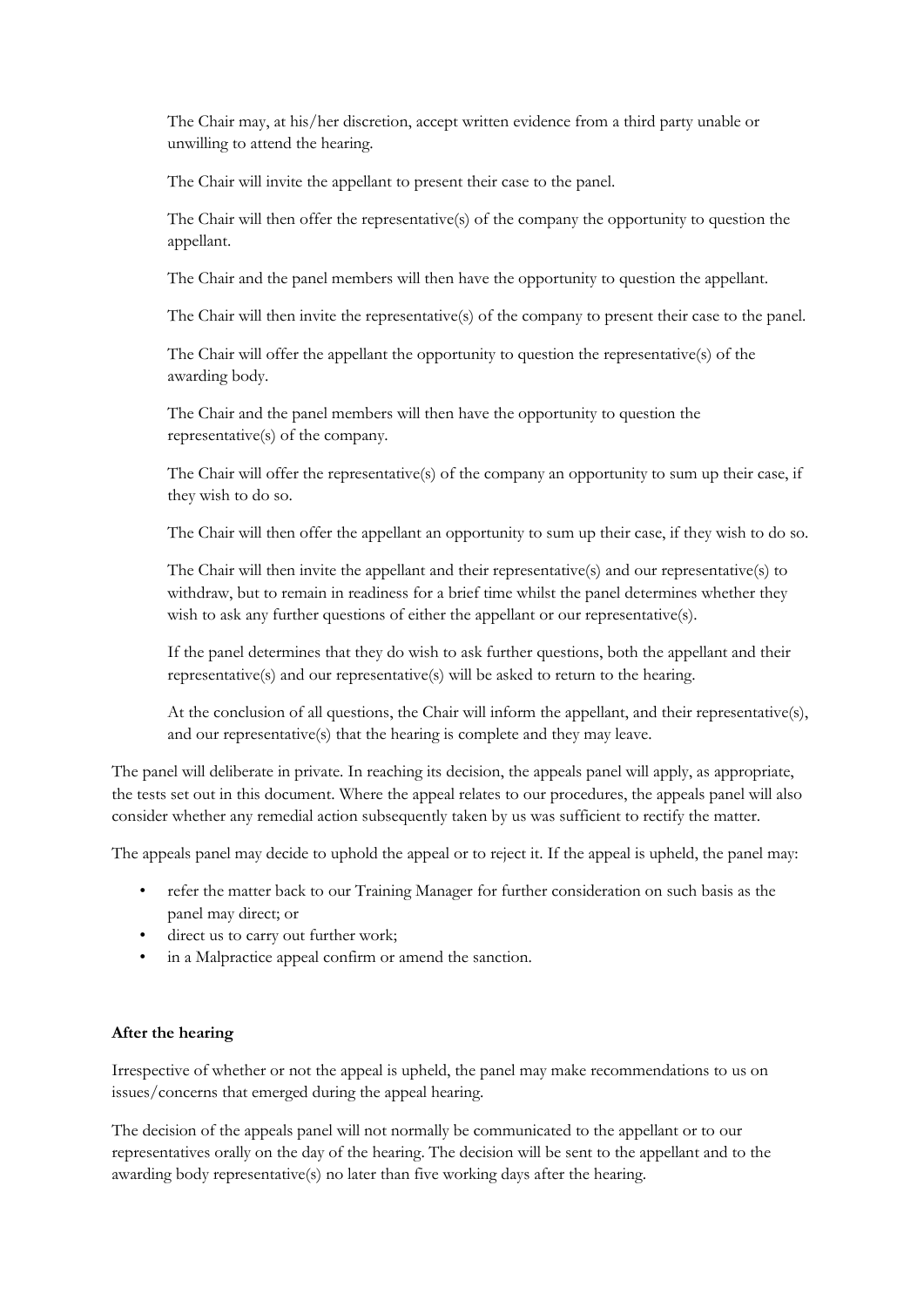A draft report of the hearing will be provided to the appellant and to our representative(s) within 28 calendar days.

The appellant and our representatives will be offered the opportunity to correct errors of fact made in the report. The decision whether or not to accept amendments suggested by the appellant or by our representative(s) will be at the sole discretion of the Chair of the appeals panel.

The hearing by the appeals panel will complete the companies internal appeals procedures. No further appeal will be accepted by us.

#### **Review**

This policy will be reviewed annually.

October 2019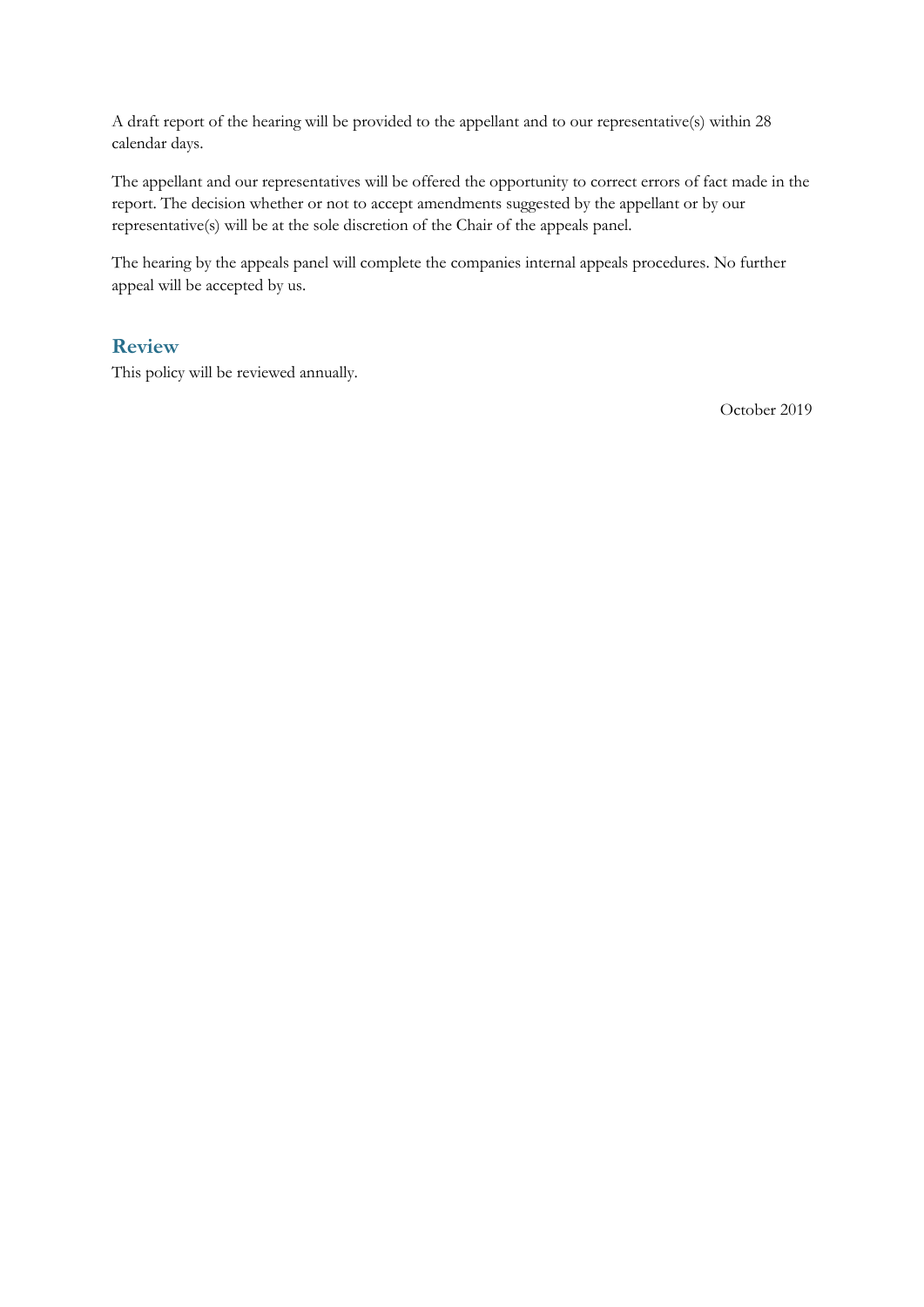# **Appeal Application Form**

Please complete and send to  $\frac{1}{\ln 6}$  (*Qrootofit.com* 

| Name:                     |                                    | Centre name:                                                 |                                                                                   |  |
|---------------------------|------------------------------------|--------------------------------------------------------------|-----------------------------------------------------------------------------------|--|
| Appeal about results<br>П | Malpractice/maladministration<br>□ | Access arrangements<br>or special<br>consideration $\square$ | Other administrative<br>decisions $\square$                                       |  |
| Stage of appeal:          | Stage 1 $\Box$                     | Stage 2 $\square$                                            | NB Stage 2 can only<br>be applied for if Stage<br>1 has already been<br>completed |  |
| Address:                  |                                    |                                                              |                                                                                   |  |
| Phone:                    |                                    | Email:                                                       |                                                                                   |  |
| Centre contact:           |                                    |                                                              |                                                                                   |  |

Qualification/unit:

Details of those you are appealing.

| Name | Candidate number |
|------|------------------|
|      |                  |
|      |                  |
|      |                  |
|      |                  |
|      |                  |
|      |                  |
|      |                  |
|      |                  |
|      |                  |
|      |                  |
|      |                  |
|      |                  |
|      |                  |
|      |                  |
|      |                  |